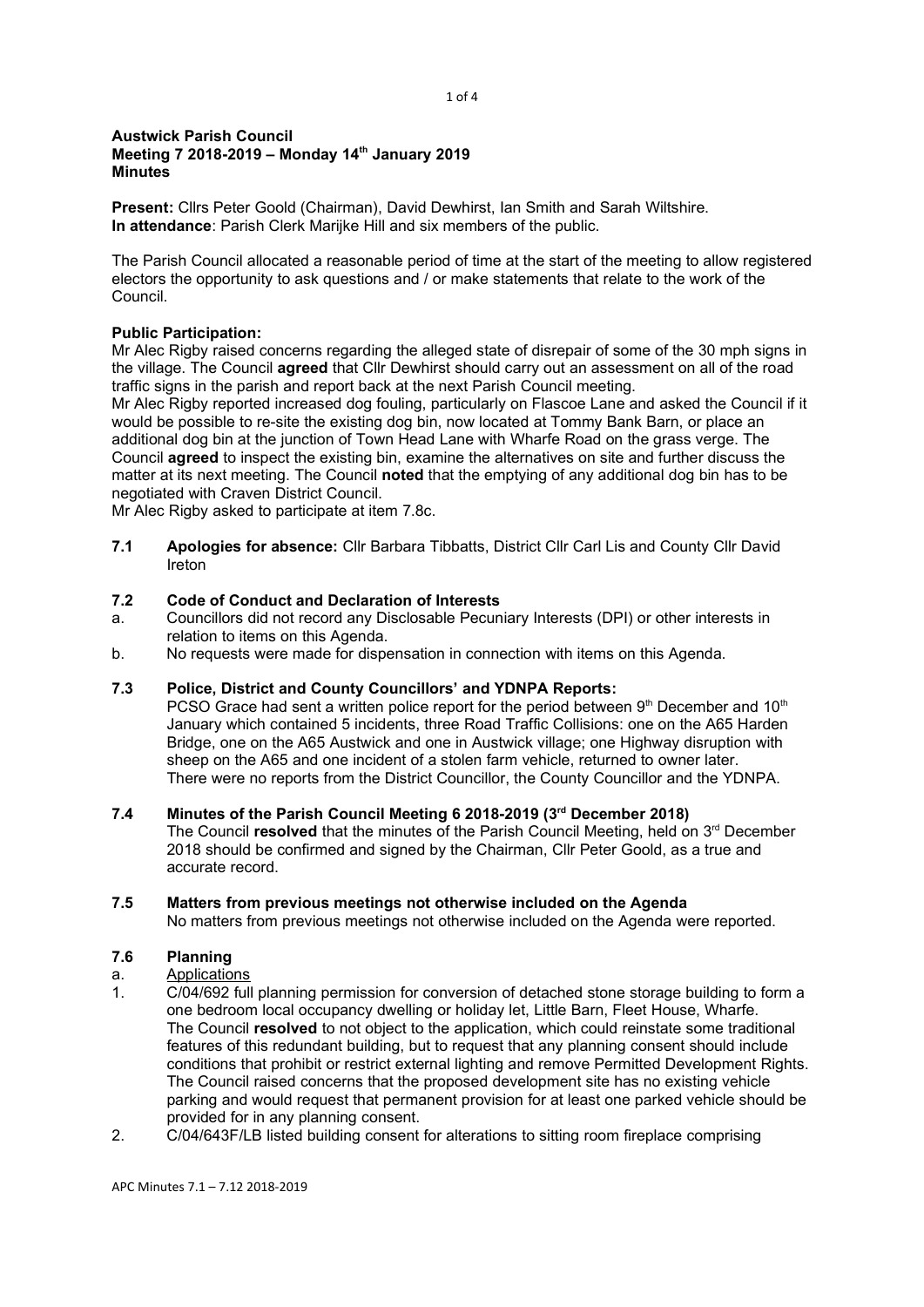removal of existing surround, hearth and stove; re-model opening to correct size and install new surround, hearth and wood burning inset fire, Harden House, Holm Lane, Austwick. The Council agreed that the clerk should inform YDNPA that it had no comments to make.

3. C/04/643G/LB listed building consent for insertion of new window to breakfast room to match the adjacent timber sliding sash windows, Harden House, Holm Lane, Austwick. The Council agreed that the clerk should inform YDNPA that it had no comments to make.

# b. Decisions<br>1. C/04/91C

- 1. C/04/91C full planning permission for use of garage as an annexe to main dwelling; alteration of doors; insertion of new opening and construction of stone chimney stack, Garage at Limestoneber, Austwick. Not yet decided.
- 2. C/04/643C and D/LB: full planning permission and listed building consent for alterations to, and extension of single storey wing, Harden House, Austwick. Refused.
- 3. C/04/611H and J/LB: full planning permission and listed building consent for alterations to barn/garage to incorporate garaging, store, home office, art studio and a guest bedroom suite to be used in conjunction with the main dwelling and installation of photovoltaic roof covering, with glazed lantern roof light, installation of flue pipes and air source heat pump, Harden House, Austwick. Approved conditionally.
- 4. C/04/98Q and C/04/98R/LB full planning permission and listed building consent for construction of external wall at ground, first and second floors to allow for kitchen extension and guest accommodation to be constructed before the main rear extension at The Austwick Traddock, Graystonber Lane, Austwick. Approved conditionally.
- 5. C/04/688 full planning permission for part demolition of existing garage and construction of new garage and erection of single storey front and rear extensions at Mulberry Cottage, Clapham Road, Austwick. Approved conditionally.
- 6. C/04/691 full planning permission for attic conversion and addition of dormer window to rear roof elevation at Town End, Clapham Road, Austwick. Withdrawn.

### c. Additional planning matters

No additional or other planning matters were received.

## 7.7 Parish matters other than maintenance

a. publicity for 'First Responder' and CPR/first aid training meeting on Saturday 2<sup>nd</sup> February at 11.00 am at Austwick Parish Hall

The Chairman, Cllr Goold, reported that a number of posters has been put up in the three parishes of Austwick, Clapham and Lawkland to publicise this meeting. Also, notices have been submitted to appear under the Neighbourhood News Section of the Westmorland Gazette and the Craven Herald as well as in the Austwick Parish Newsletter. The Chairman also reported that the three people involved, Laraine Sullivan, Chrissy Blakely and Eddie Styles have all confirmed their role as presenters at this meeting.

#### b. building material at Swallow Barn

The Council **agreed** that, although the accumulated building material has not been completely removed, it should continue to monitor the situation and report back at the next Parish Council meeting.

c. plans for the Annual Parish Meeting on  $8<sup>th</sup>$  April

The Council agreed that it should not invite a speaker on a topical issue at this year's Annual Parish Meeting and that all other organisational matters should be further discussed at the next Parish Council meeting.

## 7.8 Parish maintenance matters

- a. potholes on the Helwith Bridge Road
	- The Council was informed that it had still not received a reply from NYCC Highways to the request to carry out repairs to the two potholes that were missed out on the Helwith Bridge Road. The Council agreed to ask the clerk to contact NYCC Highways again and request an update on when this work could be carried out.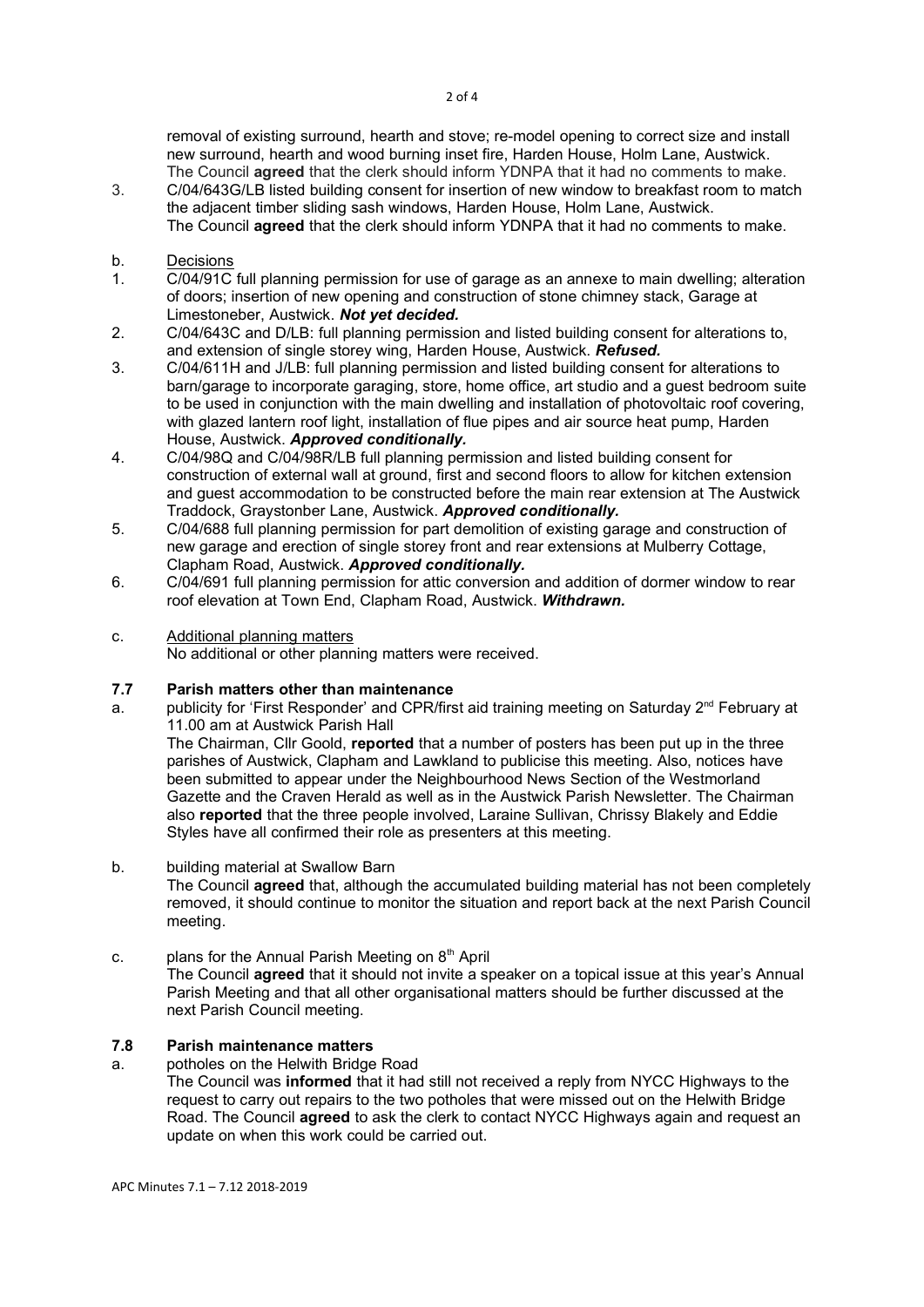- b. blocked drains between Helwith Bridge and Dry Rigg Quarry The Council was informed that NYCC Highways Project Engineer Nik Goodman had raised an order for these gullies to be jetted and surveyed and that the Council would be kept informed when this has been carried out. The Council agreed that it should monitor the situation and report back at the next Council meeting.
- c. parking issues on highway opposite the village shop Cllr David Dewhirst informed the Council that Mr David Cairns of NYCC Highways had advised that he could not recommend the installation of advisory 'keep clear white lines', as they could create a parking issue elsewhere in the village. The Council was also informed that parked cars can often reduce the speed of moving vehicles. The Council considered all views and agreed that, for the time being, it would not pursue any further action and keep the situation under review.
- d. overgrown vegetation on Brunton Road The Council was informed that NYCC Highways Officer Nik Goodman has added Brunton Road from the junction with the B6480 to Kiln Hill Lane to the list of roads to have the vegetation cut back. The Council **agreed** to monitor the situation and report back in due course.
- e. other issues relating to NYCC Highways There were no other issues relating to NYCC Highways reported.
- f. maintenance on bridleway from the 'Cross Roads' to Wood End Farm at Wharfe The Council was informed that the Area Ranger had carried out a personal assessment of Wood Lane mid December, but the Council has not received his observations on the current condition of this PROW. The Council agreed that it should ask for the Area Ranger's comments and report back at the next Parish Council meeting.
- g. Graystonber Lane and Clapham Road Conservation verges Cllr Dewhirst informed the Council that all the clearance works, including the sowing of wild flower seeds on both Conservation Verges has been completed until the Spring of 2019. Mr Mark Hewitt, the YDNPA's Parish Wildlife Project Officer has indicated that some funds should be available for 2019-2020 to support the continuous maintenance work on the two verges and the Council agreed that Mr Hewitt should be kept informed. Mr Graham Cleverly asked the Council if it would be possible to install some spare bird boxes in the Burial Ground off Clapham Road. The Council **agreed** that Mr Cleverly should liaise with Cllr Wiltshire to proceed. Mr Cleverly informed the Council that he has spent £98.80 for the purchase of wild flower seeds, leaving a balance of £283.20 on the compensation fund established with Mr and Mrs Cleverly in January 2018.
- h. other issues relating to YDNPA There were no other issues relating to YDNPA to report.
- i. state of disrepair of The Weaving Shed, Graystonber Lane The Council had received a letter from the owner of The Weaving Shed, which the Council agreed as being an open letter, stating that he has decided to sell the property and intends to put it on the market for sale by the Spring of 2019. He states that he will make the building secure in the meantime. The Council **agreed** to write to the owner to inform him that some residents have continued to express serious concerns about the increasingly dilapidated condition of The Weaving Shed and that the Council has resolved to review the position again at its meeting on  $8<sup>th</sup>$  April on the assumption that there is no further material dilapidation to the building in which case the Council reserves its rights to take any necessary action in the interest of the community. The owner will be informed that the Council expects to see progress on both the marketing for sale and the security of the building by  $29<sup>th</sup>$  March.